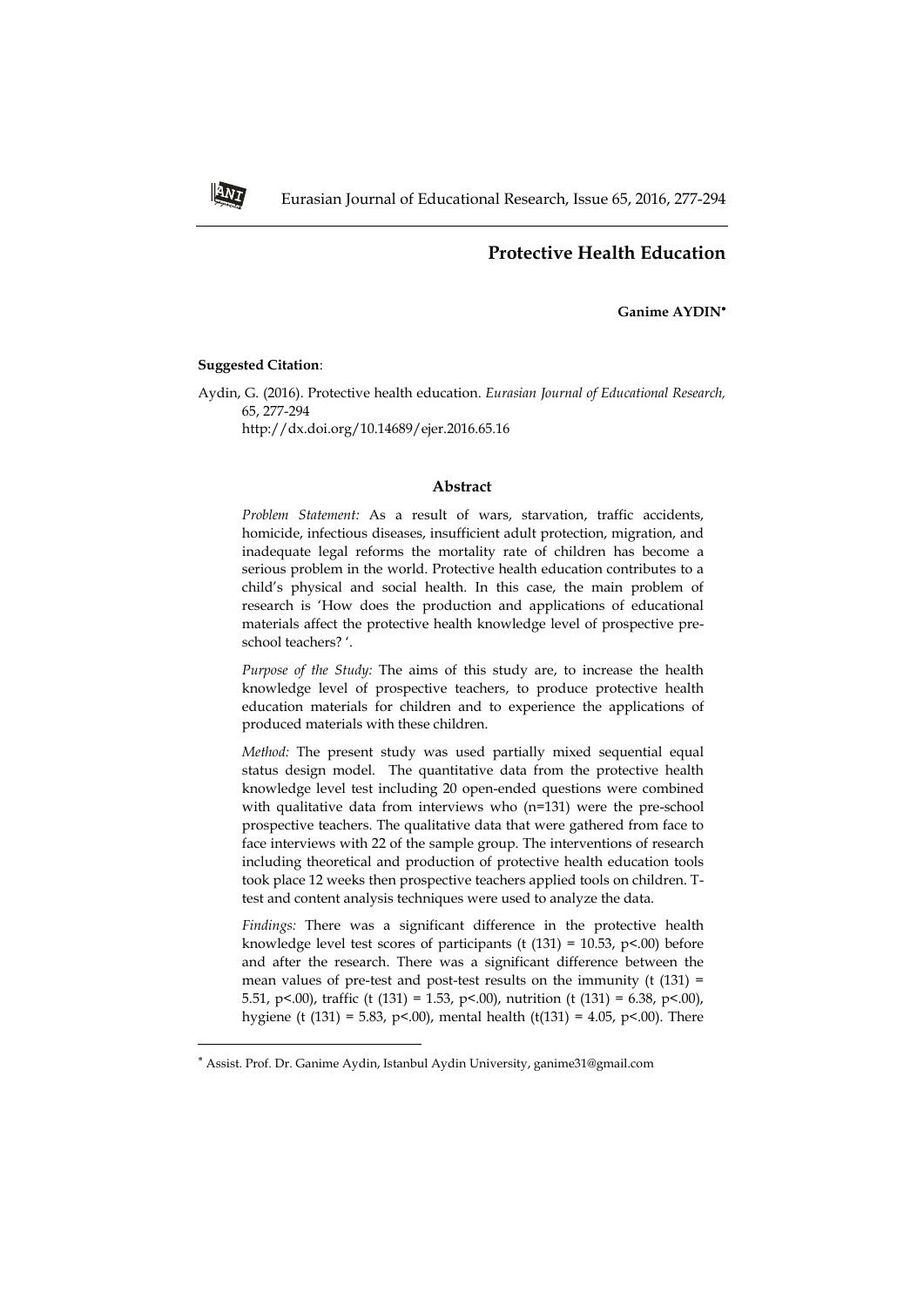was no significant difference between the mean scores of the pre-test and post-test of tooth health (t  $(131) = 1.53$ , p>.00) and physical activities (t  $(131) = 1.53$ ,  $p > .00$ ). The difficulties during the production of materials, the difficulties during the applications with students and the experiences of prospective teachers were obtained as themes from the qualitative data.

*Conclusion and Recommendations:* Protective health education should be given to all prospective teachers in all subjects including practical as well as conceptual knowledge. In the future they can use this knowledge and these practices to decrease the mortality rate of countries as a teacher, as an individual in a society or as a parent.

*Keywords:* Health education, teacher education, health education tools, children, mixed method.

### **Introduction**

Health education is intended to protect people from diseases and accidents by providing them with knowledge and basic preventive skills, thus reducing the risk of illness and injury. Personal health and social health are the top two priorities. According to the Turkish Statistical Institute (TUIK, 2015), 40.4 percent of countrywide deaths in 2014 occurred due to circulatory system disorders while it was 39.6 percent in 2013.The other death ratios in 2014 were 20.7 percent from malign tumors, 10.7 percent from respiratory disorders, 5.1 percent from endocrinenutrition-metabolic disorders, 4.3 percent from open wounds and poisoning, and 4.4 percent from nervous and sensory organ disorders. Unfortunately, people between 0- 14 years old died from open wounds and poisoning consisting 5.26 percent of the total death ratio in 2014. In Turkey, according to data gathered from newspaper and television reports (Report, 2013) a total of 609 children died in 2012, 20 in workplaces, 28 from violence in the family, 20 in schools, 4 from peer violence, 16 from homicides, 11 in hospitals, 114 from traffic accidents, 47 from other accidents, 15 from electric shocks, and 40 children of foreign parents died from various causes. Among children under six years old, in the first half of 2012, the most common health problems reported in Turkey were from nasal infections (27.6 percent), infectious diseases (11.7 percent), anemia (9.2 percent), and dental and mouth disorders (8.7 percent). Even though in Turkey the number of infant deaths has decreased from 17,552 to 13,900 from 2009 to 2013 (TUIK, 2014), these figures are far away from the millennium goals (Lozano et al., 2011) like being aware of the 73 percent of diarrhea deaths under the age 5 from the developing countries including total 75 percent diarrhea deaths and 17 percent of total child deaths (Hammig, Ogletree & Wycoff-Horn, 2011; Boschi-Pinto, Velebit & Shibuya, 2008). The circulatory diseases and neoplasms were the most prevalent causes of death. The occurrence of fatal disorders in Europe in 2010, in order of frequency, was respiratory, digestive, and nervous system disorders (Urhausen & Pace, 2013). In Korea, the total mortality rate has decreased in both genders of low educated people since 1995. This trend was more prominent among those aged between 30–44 years. However, the suicide in younger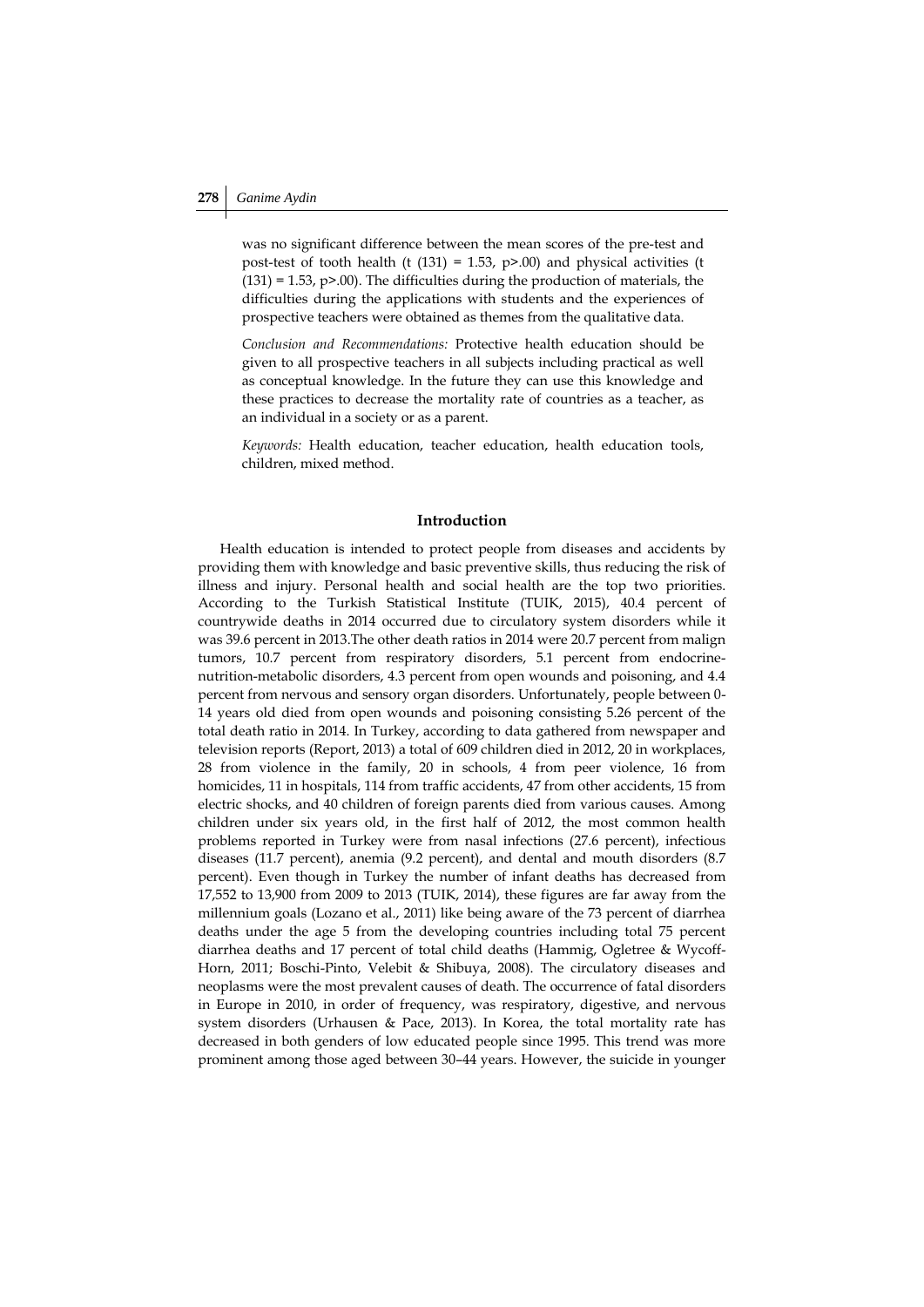females (30–44 years) and cerebrovascular disease in older males (45–59 years) have increased. In addition, death ratio in low education level, especially in females between 30–44 years of age has increased, (Lim et al., 2015). In the USA 70% of injuries that could be prevented at preschools occur on the playground (Schwebel, Pennefather, Marquez & Marquez, 2014).

The mortality rate of the population could be decreased by increasing the education level of the population. Most of the health behaviors are correlated with health knowledge. An increase in the standardized health knowledge index is associated with a reduction in the probability of smoking and has positive effects on exercise. Better health knowledge is also associated with a healthier diet, as measured by higher fruit, vegetable, fish and white meat consumption, lower red meat consumption, and choice of healthier bread and milk options and also higher socio-economic level was positively correlated with health knowledge level (Johnston, Lordan, Shields & Suziedelyte, 2015). Böckerman & Maczulskij (2016) found that the relation between education of people from high school or basic tertiary education have the strongest positive health effects on men and they suggested that school dropout affecting social health should be prevented. The knowledge and traits acquired during the education of people affect the decisions of people like smoking, the types of food to eat, the type of contraceptive technique to use (Li & Powdthavee, 2015; Grossman, 2005). The other research which used data from 21 European populations indicated that the effect of education on mortality is lower in the southern European populations and much higher in central/eastern European populations (Kulhanova et al., 2015). However, in many studies, other than the positive effect of education level on health behavior, there was no significant relation between education and healthy life styles, especially on smoking, mortality rate, eating healthy and exercise (Li & Powdthavee, 2015; Clark & Royer, 2013; Braakmann, 2011; Kenkel, Lilard & Mathios, 2006). Cutler, Huang and Lleras-Muney (2015) explained the reasons for different results related with education level and health rates of societies finding the relation between unemployment rates upon the graduation period of people. According to Miller (1996), family planning education to protect adolescents from unintended pregnancies, parental education, increasing the number of early childhood programs in support of working women, and new legal regulations to prevent young people from guns, fireworks, and bicycle accidents were all responses to 86 percent increase in the death rate between the years 1968 and 1992. However, Miller also pointed out that not one single approach would suffice; educational programs, protective public health services, legal regulations, and fiscal supports should be used collectively. It was proposed that collaboration between universities and urban schools to provide health education, and professional health and social workers in schools should work with families, teachers, administrators, and mental health professionals to nurture the health and safety of young people (Berzin, O'Brien, Frey, Kelly, Alvarez & Shaffer, 2011; Butler, Fryer, Reed & Thomas, 2011).

The policy makers and funds like The United Nations Children's Fund (UNICEF), the United Nations Educational, Scientific and Cultural Organization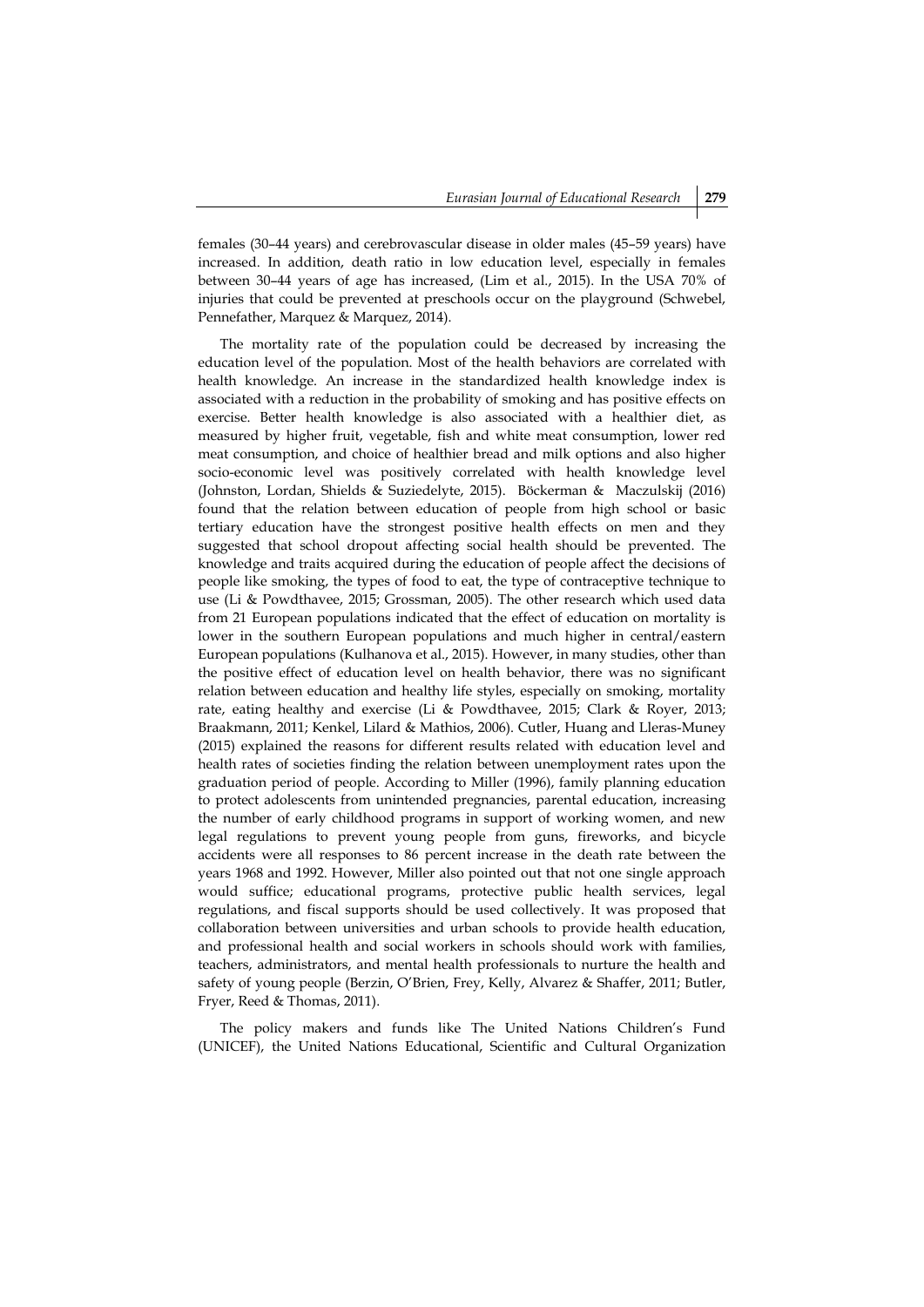## **280** *Ganime Aydin*

(UNESCO) and other agencies drew attention to school - based health education programs that improve sustainable behavioral change for health and well-being of adults and societies. Health education in schools consists mostly of information and theory (Marx & Wooley, 1998) rather than skill-based application to daily life. Increasing demands on teachers' time, political pressures to improve student performance on standardized tests (Bryn Austin, Cohen-Bearak, Wardle, Fung & Cheung, 2006), inadequate health education materials, limited competence of teachers and school environment are all restricting influences on the effectiveness of health education. The school environment is an important component of effectiveness that requires hygienic conditions, nutritious food and safety features to reduce accidents. Nevertheless, when health education is taught by well-trained professionals, positive results can be obtained. An increase in the knowledge level of 513 students was obtained after 1 hour of instruction about hepatitis (Geckil, Savas, Sahin, Kutlu & Yologlu, 2010). Education about healthy nutrition of primary school students in 4th grades medicine students in 1st and 6th grades had positive effects at 24 percent of medicine students and 19.4 percent of primary school students (Hassoy, Mandiracioglu, Ergin, Durusoy & Davas, 2011). Hammig et al., (2011) discovered that the number of delivered contents and education hours in the health classes rather than combined classes by professional teachers were higher than noncertificated or untrained teachers. In this research, different from other studies, protective health education was given to prospective pre-school teachers by multidisciplinary methods, in which they produced education materials and practiced them with children rather than applying specific courses and theoretical instruction.

In Turkey, since 1996, health education has been given two hours a week in the 9th grade curriculum of all secondary schools. After 2013, the curriculum was changed by the addition of some new topics such as mental health and the first aid unit was shifted to the traffic curriculum in 12th grade. Pre-school teacher candidates in schools of education learn about first aid and mother-child health and primary school teacher candidates have a required unit on first aid. This minimal introduction might not be sufficient. Considering that the average educational level of the Turkish population in 2012 was only up to 6th grade and considering the Turkish mortality rate at the same time, it is obvious that more effective health education is desperately needed. Apart from some films for use in first aid and traffic units and some additional films about obesity and addiction recently prepared by the Ministry of Education, learning tools for health education in schools are insufficient. Up-to-date videos and video games might be available elsewhere, but these are not obtainable in Turkey. In this research, students have the opportunity to apply their learning and experience its effects on their own performance (Bransford, Franks, Vye & Sherwood, 1989, 188). Accordingly, these prospective teachers were given the opportunity to use health education materials, which they had developed themselves with the preschool students, for whom the materials were intended. If knowledge has no apparent application, it may not be perceived as meaningful nor readily transferred to other situations (Wicklein & Schell, 1995).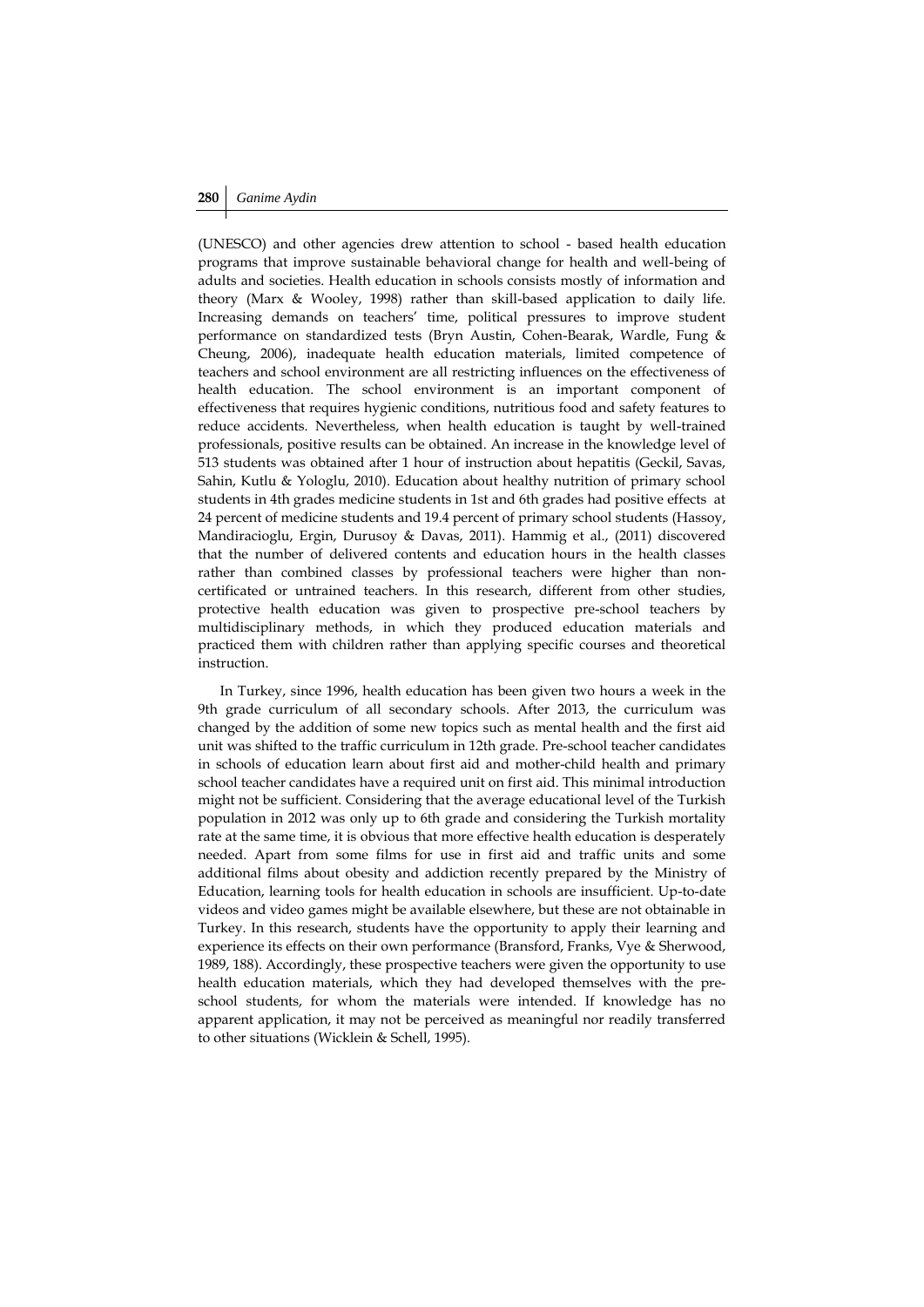### *The Aims of Research*

In this research, the aims were to increase the health knowledge level of prospective teachers, to produce protective health education materials for children and to experience the applications of produced materials with these children.

### *Research Questions*

How does the production and application of educational materials affect the protective health knowledge level of prospective pre-school teachers? Specifically:

1) What were the effects of production and application of educational materials/tools on prospective pre-school teachers' knowledge level of protective health knowledge level, including immunity, nutrition, traffic rules, mental health, physical activities, tooth health and hygiene?

2) What strengths and weaknesses of the applications can inform the development of new methods of teaching health education?

## **Method**

### *Research Design*

The research was carried out by mixed method. Creswell and Clark (2007) defined mixed methods research as a set of designs and procedures, in which both quantitative and qualitative data are collected, combined, and analyzed in a single study or series of studies. Doyle, Brady and Byrne (2009) also defined mixed method as one, in which a variety of approaches are used to answer research questions that cannot be addressed using a singular method. In this study, the mixed method was used to answer two different research questions and to make inferences synthesizing the answers for these questions. The study employs partially mixed sequential equal status design. In this case, the quantitative method was used to examine the effect of production and application of protective health education materials on prospective pre-school teachers using the Protective Health Knowledge Level Test. The qualitative method was used for documents of interview of the prospective teachers. Then the results were mixed to discuss and conclude and finally to produce implications regarding child death rate and healthy societies. The integration of quantitative and qualitative data may take many forms including connecting results from one data set to the collection of data from another; juxtaposing quantitative and qualitative results for comparison; transforming one form of data to facilitate the other form of analysis or forming interpretations from the two sets of results (Clark et al., 2014).

## *Research Working Group*

Participants (n=131) were selected from 3rd grade prospective pre-school teachers. Two of them were males and the others were females taking the Education Technologies and Materials Development course taught by the author at University. They were considered suitable for this research because their program of study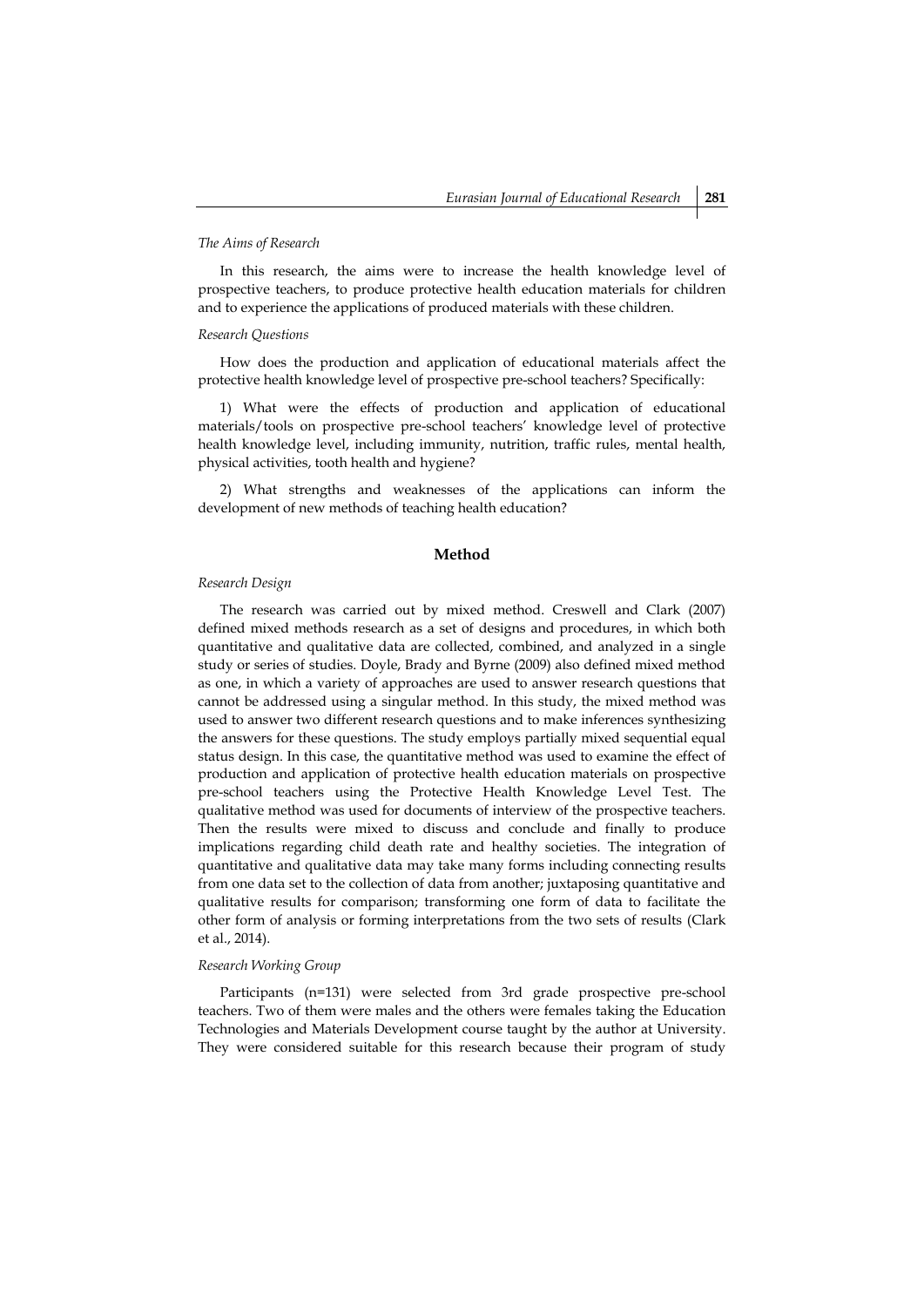included mother-child health, first aid and human anatomy and physiology. In the quantitative part of research there were participants, in the qualitative part 22 of them were randomly selected.

#### *Research Instruments*

The protective health knowledge level test was composed of 20 items. There were some examples of open-ended questions:

Give one example of foods in the first level of the food pyramid.

What is the first letter of code that indicates chemical additives in food?

Which kinds of foods should be given to children for the muscular development of intestines?

Why should we drink water?

Write one of the ways of activity for children's mental health.

How long can a tooth brush be used?

When do children start brushing their teeth?

There are three items about immunity, three about traffic rules, two about tooth health, three about hygiene, five about nutrition, three about exercise and one about mental health. There were definite correct responses for each item. Correct responses were coded as 1 and incorrect or blank responses were coded as 0. The reliability of measurement was found to be KR20 = 0.64 for the pre-test and 0.82 for the post-test. At the end of treatment, randomly selected prospective pre-school teachers  $(n = 22)$ were used to respond to the following two prompts:

1) Where did you have difficulties in the applications and where did you feel satisfied?

## Explain.

2) State what you learned in a review and evaluation of your work.

# *Procedure*

The plan of application was structured on the base of behavioral science theory principles for health education that were indicated by Jackson (1997):

"… acquiring new behaviors is a process, not an event, and often entails learning by performing successive approximations of the behavior" (p.3) and "… the more beneficial or rewarding an experience, the more likely it is to be repeated; the more punishing or unpleasant an experience, the less likely it is to be repeated" (p.4). Other than content knowledge of protective health, practicing knowledge by producing learning tools for children and usage of tools with them in the schools were the main purposes of applications. Prospective pre-school teachers from three sections of the Education Technologies and Materials Development course were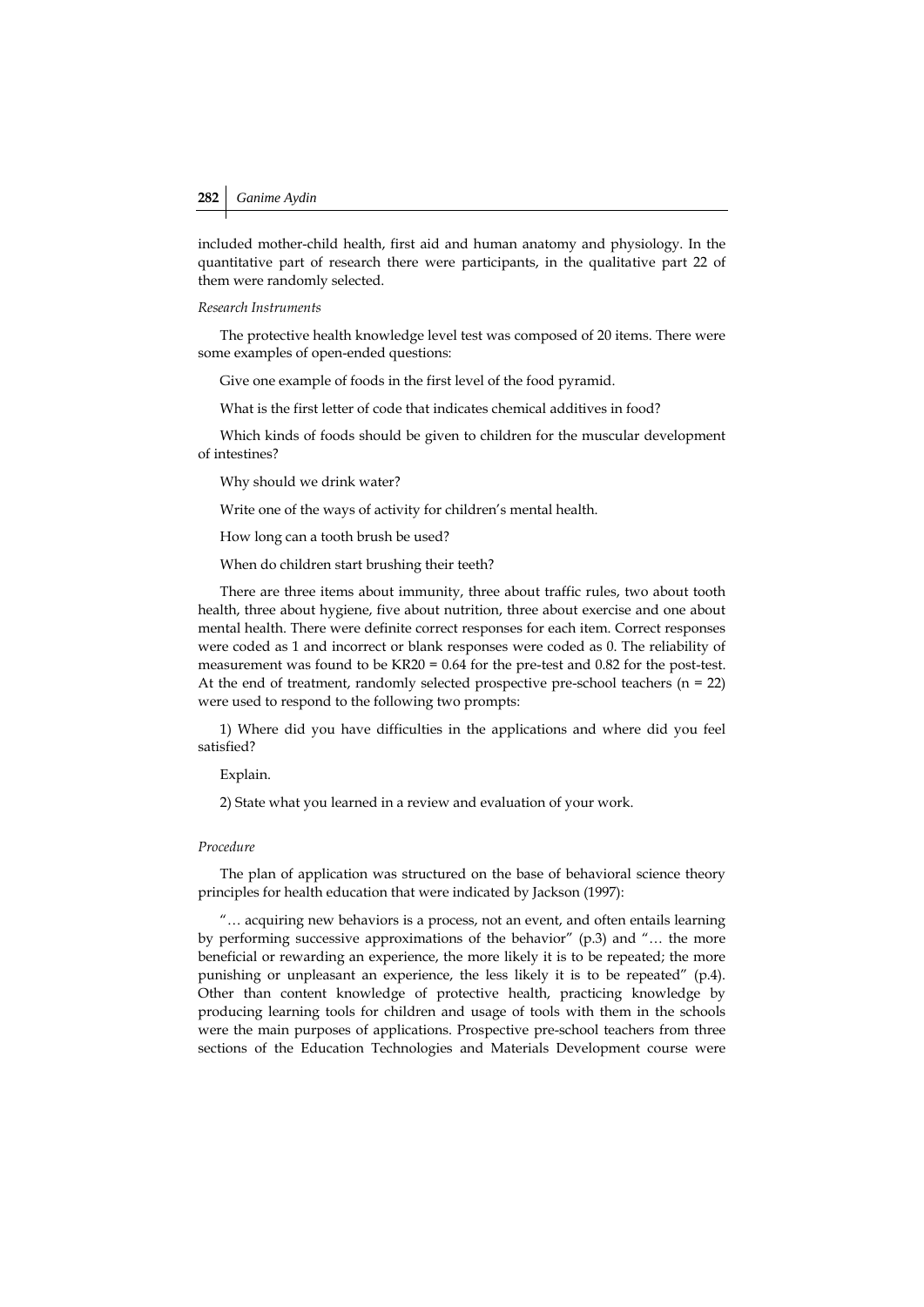given protective health knowledge level pre-test and then they were separated into groups. Each group was assigned a topic at the beginning of the fall semester: hygiene, tooth health, immunity, healthy nutrition, traffic rules, physical activity and mental health. The treatment lasted for 12 of the 15 weeks of the semester. Each lecture period per week was 4 hours. For a period of 2 weeks, the researcher explained the relevant theories and demonstrated the preparation and use of effective visual materials like power point, video, films for 4 to 6 year-old children. The following week, the prospective teachers' prepared visual materials related to their topics and tried them out among their classmates. As they worked, the author offered advice, usually related to conceptual accuracy and appropriate cognitive level. The next week, selection criteria and appropriate use of books were discussed and decided, whereupon the students prepared books related to their topic and tried them in class. Similar activities continued for 12 weeks with the preparation and use of puppets, games, songs, scientific experiments, dance, cartoons and concept maps. Finally, after some corrections, modifications and adaptations, each group practiced using its set of materials with 4 to 5 year-old children in 8 kindergarten classrooms, a trial period lasting for one month. Finally a post-test was given to the prospective teachers two weeks after the trial teaching had ended.

#### *Data Analysis*

The qualitative data obtained from Protective Health Knowledge Level Test was analyzed by referring to the answer key. The author and another expert checked the pre-test and post-test by assigning 1 for each correct response and 0 for each incorrect or blank response. The total correct possible score of the test items was 20. The mean of each sub units was calculated by the total score of items related to sub-unit and then divided to the number of questions. For example, the scores of 5 items about nutrition were added and then divided into 5 to execute the process t-tests. The quantitative data were analyzed by using the SPSS 17 statistics program for paired sampled t-tests. The qualitative data from randomly selected 22 participants were encoded by the author and another expert to test for validity and to generate the themes presented in the results section of this paper. The results of interviews were analyzed by the method of content analysis (Yildirim & Simsek, 2008). The themes and codes are displayed in Table 1. Using the formula Reliability = Consensus / Consensus + Dissidence X 100 (Miles & Huberman, 2008), the researcher found intercoder reliability for codes and themes to be 92 percent similar. All codes were compared and discrepancies were discussed until 100 percent agreement was reached. The reason for mixing quantitative data (results from the Protective Health Knowledge Level Test) and qualitative data (from structured interview) is that neither method by itself is sufficient to meet the needs of this study. When used in combination, quantitative and qualitative data yield a more complete analysis (Creswell et al., 2004).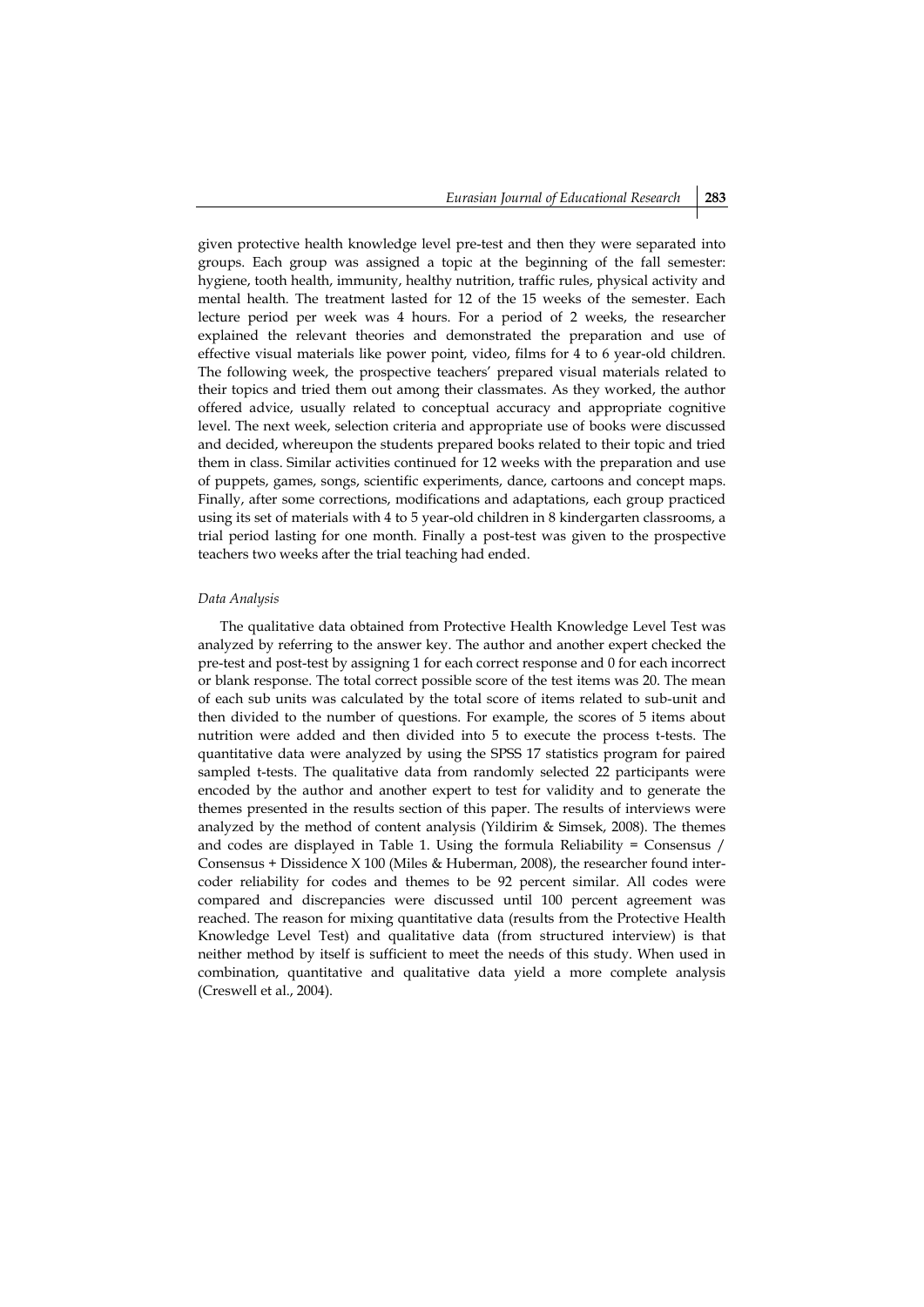## **Table 1.**

*Themes and Codes of Interview*

| Codes              | Themes 1 and codes  | Theme 2 and codes   | Theme 3 and codes  |  |  |
|--------------------|---------------------|---------------------|--------------------|--|--|
| for participants   |                     |                     |                    |  |  |
|                    | Difficulties during | Difficulties during | What the           |  |  |
|                    | the preparation of  | the practice use of | prospective        |  |  |
|                    | protective health   | the materials with  | teachers learned   |  |  |
|                    | education materials | children in schools |                    |  |  |
| *G1: Girl occupied | $*MC$               | *CM: Class          | *GW: Group work    |  |  |
| the first order in | Misconceptions      | Management          | * RKI: Realization |  |  |
| the lecture list.  |                     |                     | of children        |  |  |
|                    | *NPEM: Not having   | * TM: Time          | interest.          |  |  |
| *MP 32: Male       | prepared education  | management          | *RA: Realization   |  |  |
| occupied the 32nd  | materials           |                     | of their own       |  |  |
| order in the list. |                     | *AKQ: Answering     | abilities.         |  |  |
|                    | *ICK: Insufficient  | children's          | *EM: Effect of     |  |  |
|                    | content             | questions           | media              |  |  |
|                    | knowledge           |                     | *ImCK: Important   |  |  |
|                    |                     | *LPK: Lack of       | of content         |  |  |
|                    | * GW: Group work    | pedagogical         | knowledge.         |  |  |
|                    |                     | knowledge           | *LPK: Learning by  |  |  |
|                    |                     |                     | practicing         |  |  |
|                    |                     |                     | with               |  |  |
|                    |                     |                     | children           |  |  |

# **Results**

## *Results of Protective Health Knowledge Level Test*

The comparison of differences between the protective health knowledge level pre-test and post-test mean scores is displayed in Table 2.

# **Table 2.**

The Pre-Test and Post-Test Results of PHKL of Prospective Pre-School Teachers *n x S sd t p* Pre-test 131 9.19 3.36 131 10.53 0.00° Post-test 131 12.17 2.57

\**p*<0.005

Depending on Table 2, the mean score of the post-test was greater  $(X = 12.17)$ than the mean score of pre-test  $(x = 9.19)$ . According to the paired sample t-test, there was a significant difference between the mean values of the pre-test and post-

test (t  $(131) = 10.53$ , p<.00).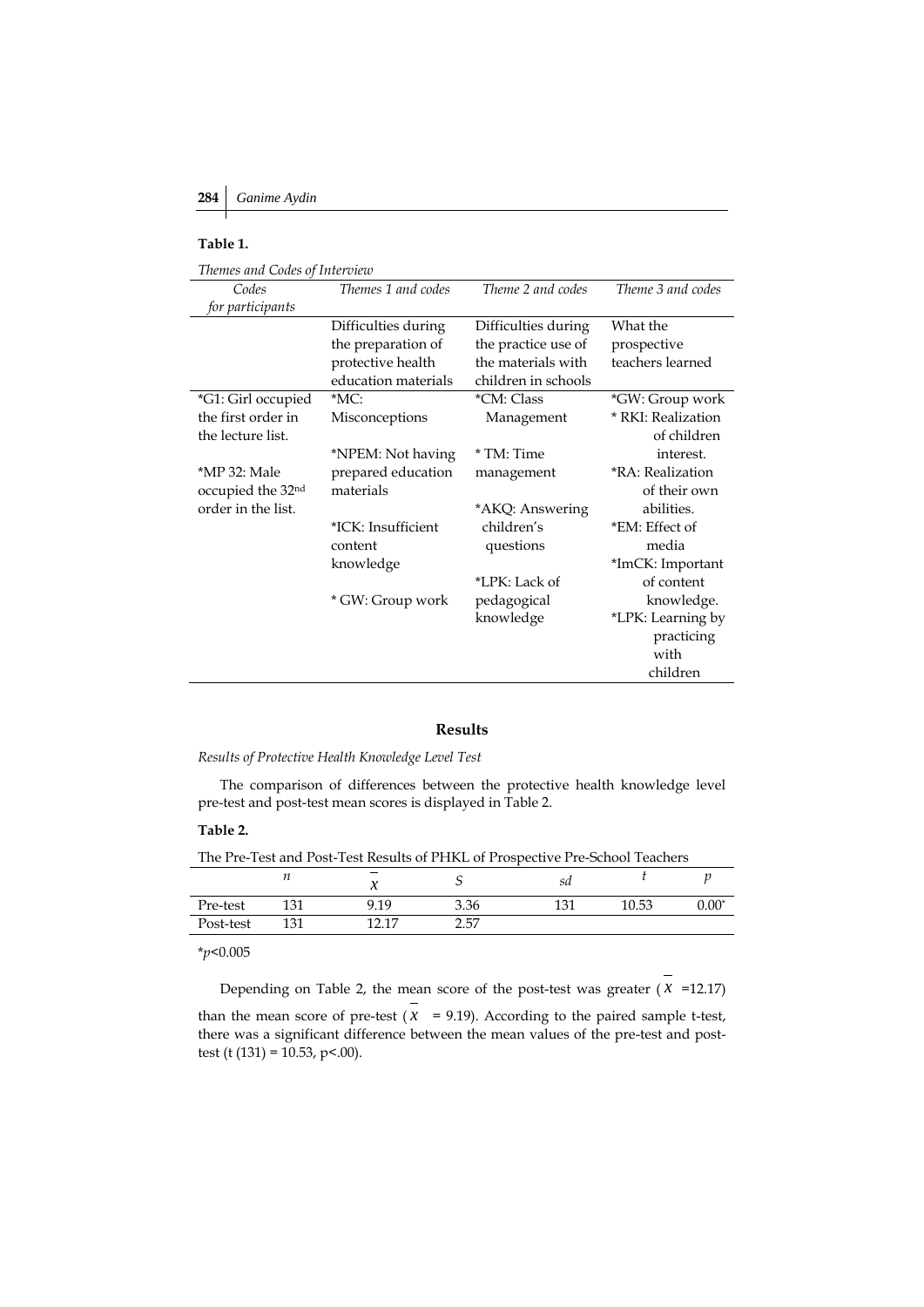Table 3 shows the paired sample t-test results of the protective health knowledge level pre-test and post-test depending mean scores of sub units. There was a significant difference between the mean values of pre-test and post-test results on the immunity (t(131)=5.51, p<.00), traffic (t(131)=1.53, p<.00), nutrition (t(131)=6.38, p<.00), hygiene (t(131)=5.83, p<.00), mental health (t(131)=4.05, p<.00). There was no significant difference between the mean scores of the pre-test and post-test of tooth health (t(131)=1.53, p>.00) and physical activities (t(131)=1.53, p>.00).

## **Table 3.**

*Paired Sample t-test Results of PHKL Pre-Test and Post-Test Depending on Sub-Units*

| Sub-units           |           | $\boldsymbol{n}$ | $\mathcal{X}$ | S    | sd  | t    | p       |
|---------------------|-----------|------------------|---------------|------|-----|------|---------|
| Immunity            | Pre-test  | 131              | 0.53          | 0.25 | 129 | 5.51 | $0.00*$ |
|                     | Post-test |                  | 0.68          | 0.23 |     |      |         |
| Traffic             | Pre-test  | 131              | 0.52          | 0.33 | 131 | 1.53 | $0.00*$ |
|                     | Post-test |                  | 0.75          | 0.32 |     |      |         |
| Nutrition           | Pre-test  | 131              | 0.52          | 0.22 | 131 | 6.38 | $0.00*$ |
|                     | Post-test |                  | 0.65          | 0.18 |     |      |         |
| Hygiene             | Pre-test  | 131              | 0.41          | 0.29 | 131 | 5.83 | $0.00*$ |
|                     | Post-test |                  | 0.58          | 0.30 |     |      |         |
| Mental Health       | Pre-test  | 131              | 0.02          | 0.15 | 131 | 4.05 | $0.00*$ |
|                     | Post-test |                  | 0.16          | 0.36 |     |      |         |
| <b>Tooth Health</b> | Pre-test  | 131              | 0.43          | 0.33 | 131 | 1.53 | 0.12    |
|                     | Post-test |                  | 0.48          | 0.32 |     |      |         |
| Physical Activity   | Pre-test  | 131              | 0.43          | 0.33 | 131 | 1.53 | 0.12    |
|                     | Post-test |                  | 0.48          | 0.32 |     |      |         |

#### \**p*<0.005

### *Results of Content Analysis*

*Theme 1: Difficulties during the preparation of protective health education materials.* Most of the participants (*f*=14) stated that they had acquired knowledge about protective health by listening to what other people, generally family elders, said, advice that had often been wrong and to change these received opinions was difficult. Most of them (*f*= 13) could not find enough pre-prepared health education materials. Ten of the participants indicated that they had difficulty producing materials because they did not have sufficient accurate content knowledge. Eight of them described problems in group work that is, doing the work on time and agreeing about decisions. The samples were:

G58ICN: Now I understand why I failed in anatomy and physiology lecture. When we were playing the game related with place of organs, I got confused again.

G13MC: The guiltiest person is my grandmother; she always said remove your head back when your nose is bleeding.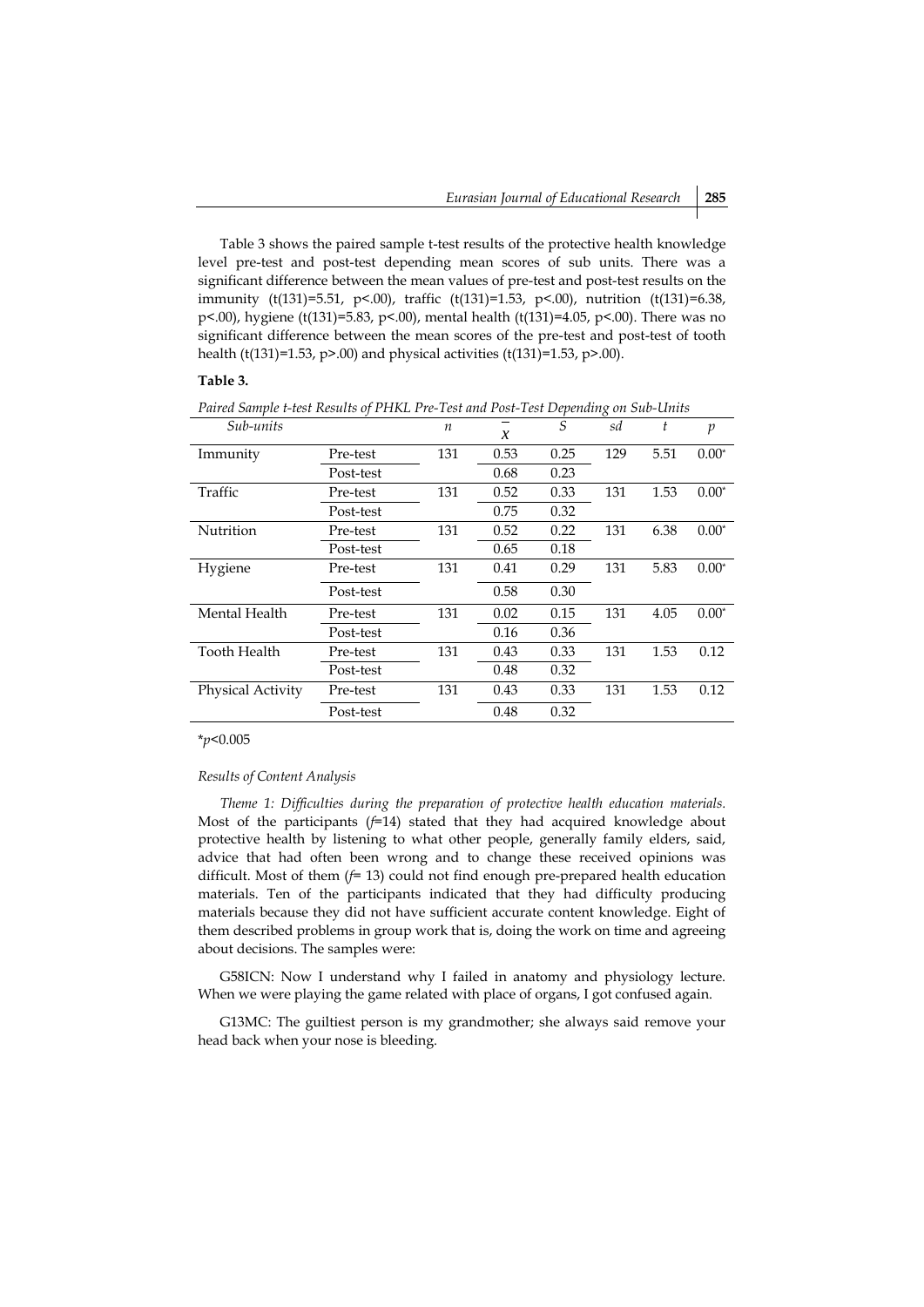G7NPEM-GW: We look for existing educational material in many places and nobody could find them; then we prepared by fighting with each other to meet at the same decision.

*Theme 2: Difficulties during the practice use of the materials with children in schools.* Most of the students had problems of class management (*f*=20). Eighteen had problems of time management and could not finish the planned activities. Also, some of them (*f*=8) had problems when answering student questions and three of the participants noted their lack of pedagogical know-how that led to behavior problems in a class attended by handicapped students.

G31AQ: One of the kids asked the protection number of the sun crème but I didn't know the correct number for kids.

G5AQ Before this lecture I didn't know the tooth polish and two of kids showed polished teeth in the kindergarten.

G7 TM: We couldn't finish most of the activities on planned time.

G7LPK-CM-TM: When the kids were hungry and sleepless, they couldn't concentrate on the lecture. Our practice hour was before lunch time and they always asked about the kinds of food in the lunch. We have two handicapped kids in our class and we had problems for the agreement and controlling them into the activities.

*Theme 3: What the prospective teachers learned.* Most of them (*f*=18) claimed that they were learning about protective health as they taught the children. These prospective teachers (*f*=15) learned the advantages of team work. Some of them (*f*= 12) discovered that when the materials encouraged activity, evoked wonder or were very colorful, the students enjoyed learning. For example, one of the groups was surprised by the effects of a game with the first-aid bag. In fact, they did not think it would be attractive for the children but the game about first aid bag was funny for them. Some (*f*= 8) discovered abilities they had not known they had. The importance of content knowledge was emphasized by 4 participants. 3 of them realized the effect of media on children's learning. They indicated that children generally gave the answer 'lung' when asked about protecting organs of the body from addictions. When the student teachers asked, G31EM: Why lung? They were told about films explaining the harmfulness of cigarettes that the children had watched on television. Some examples of themes:

G12LPK: We learned protective health better than in our lectures when we were practicing with children.

G5RA: We wrote and composed very good songs and also it was very funny and we can produce an album with our new abilities that we believed we discovered.

G71GW: We learned to work in an organization, problem solving, defining responsibilities and the importance of setting deadlines. Brainstorming causes production of creative materials.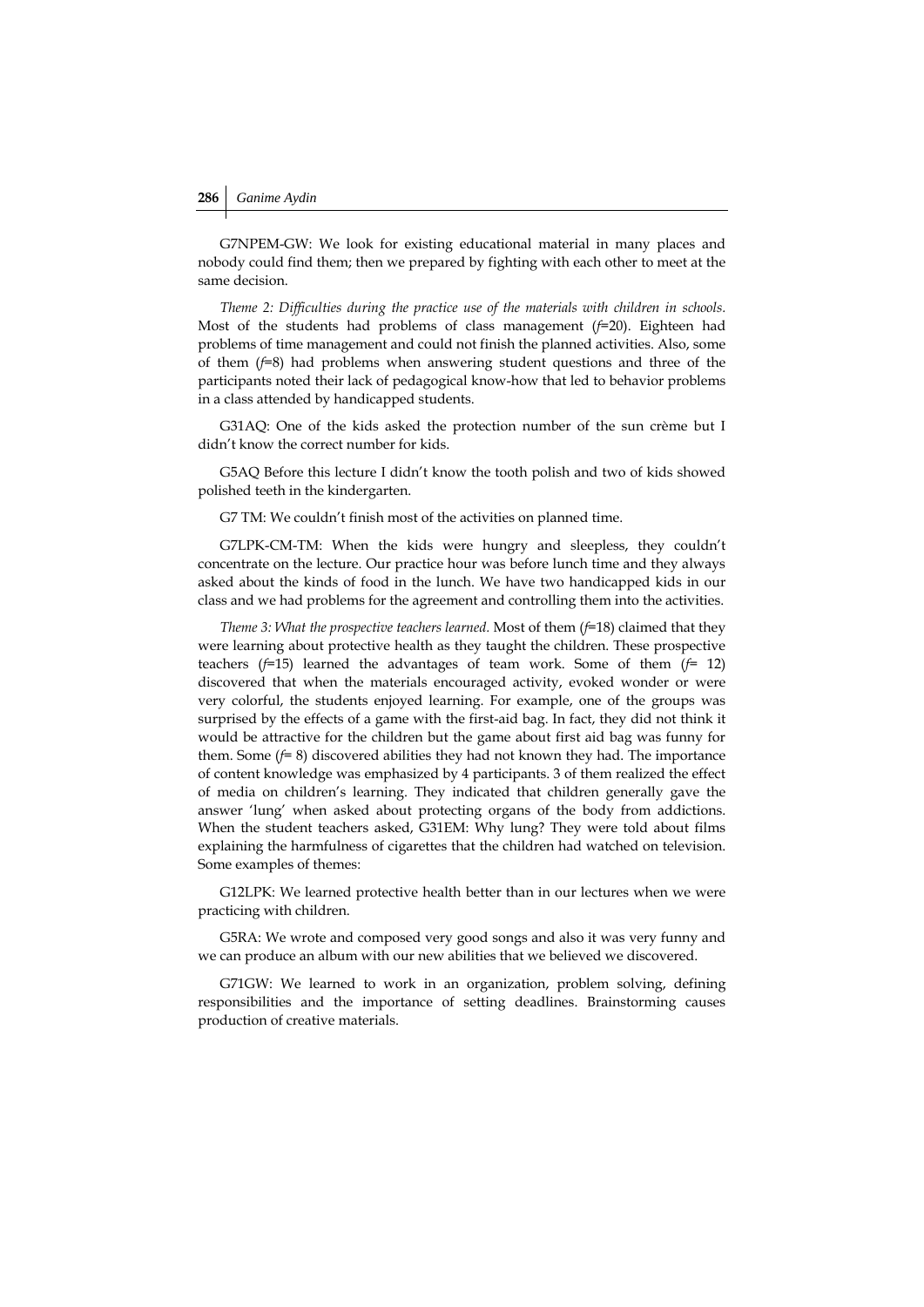G43ImCK: Having information about the content in detail was providing easy production of materials and answering students' questions

The participants (*f*=8) made recommendations:

Doing this activity after the education of class management would increase the effectivity of activities.

# **Discussion and Conclusion**

To reduce the mortality rate in the world is one of the main issues of most of the countries. Especially infant mortality rate, circulatory disorders, cancer, suicides, obesity, smoking, alcohol and drug addictions are the main problems (Lim et al., 2015; Urhausen & Pace, 2013; Boschi-Pinto et al., 2008; Hammig et al., 2011; Lozano et al., 2011; Heron & Tejada-Vera, 2009). In this research, protective health education was given to prospective pre-school teachers to increase their health knowledge level with the applications. The results of the protective health knowledge level tests displayed that prospective pre-school teachers learned and increased the knowledge level about protective health by theoretical and practical education. The education level of people affects the health knowledge level (Grossman 2006; Johnston et al., 2015; Li & Powdthavee, 2015). Health education about the selected units for students, teachers or citizens affects the knowledge level of participants in a positive way as indicated in the results of researches of Hassoy et al., (2011), Hammig et al., (2011) and Geckil et al., (2010).The interviews of participants showed that these prospective pre-school teachers experienced and learned from innovative approaches in health education. Even though the participants had taken many lectures about health education during their secondary school or university period that consisted of information and theory rather than skill- based applications or adaptations to daily life, the research results showed the importance of practicing the learned knowledge (Bransford et al., 1989; Wicklein & Schell, 1995; Marx et al., 1998). Results of the protective health knowledge level tests show that they understood concepts embedded in their production of instructional materials even though the results also reveal significant differences between their knowledge of concepts related to immunity, traffic, nutrition, hygiene, mental health and concepts regarding tooth health and physical activities. The reasons for this can be inferred from the sentence in one of interviews, 'Before this lecture I didn't know the tooth polish and two of kids showed polished teeth in the kindergarten'. Also, the groups dealing with dental health found prepared educational materials such as models, videos, and games and consequently did not spend much effort to produce new materials. The same applies to physical activity, because ready-made educational materials about physical activity were also available. If the teacher candidates had not exercised their knowledge and not done any brainstorming, their learning would have been deficient. As indicated, doing brain storm causes production of creative materials. The most important outcome of the interviews in relation to new methods of teaching about health was the claim made by the participants that learning theoretical knowledge through the production of teaching materials was effective,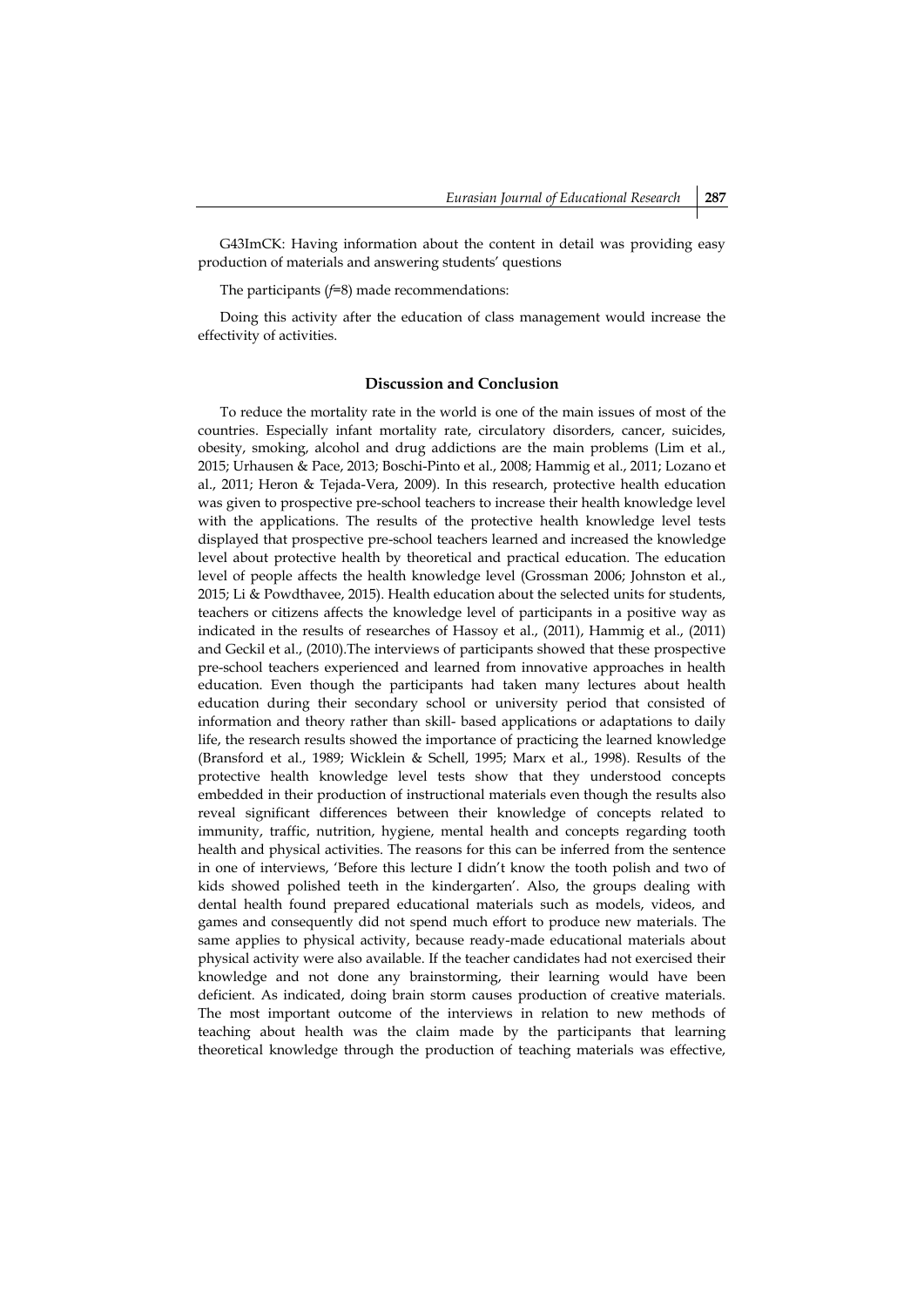even though negotiation and decision making in a group were sometimes difficult. Most of the participants agreed that they were learning about protective health when they were practicing their teaching with children. Koshino, Kojima and Kendera (2013) also indicated that students are interested in the materials and that they learned the contents in an efficient manner. The participants in the research also learned what made materials attractive and what activated the children's learning. They discovered their unforeseen abilities and learned about the impact of media on children's learning. Problems of class management and insufficient pedagogical knowledge were the main problems experienced during the treatment, yet these problems helped the prospective teachers to identify many of the skills they needed to learn in order to become competent teachers. The universities should collaborate with schools, teachers and families as indicated by Butler et al., (2011) and Berzin et al., (2011) to provide health education to decrease mortality rate and for health and safety for young people and the society.

### *Conclusion*

In this research, the production and application of educational materials affected the increase of the protective health knowledge level of prospective teachers. They learned the concepts related with immunity, nutrition, traffic rules, mental health, physical activities, tooth health and hygiene when they were preparing the educational materials. They also modified their previous knowledge that they had learned from their environment like their grandparents and friends. In the future they can use this knowledge and these practices to decrease the mortality rate of countries as a teacher, as an individual in a society or as a parent. They can contribute to increase the number of healthy infants and healthy people. Using the mixed method approach the researcher also obtained the weak and strong sides of applications; the importance of conceptual learning, pedagogical knowledge during practicing with kids, experiences with group working, their realizing their abilities and what they need during material development. Video recording, fewer participants, and a longer application period would have been advantageous improvements.

#### *Recommendations*

*Teacher education.* Even though the sample group in the research was selected from prospective teachers who had taken some health courses such as first aid, mother-child health and human anatomy and physiology, they needed to learn more about protective health. Protective health education should be given to prospective teachers in all subjects including practical as well as conceptual knowledge. Although there are social workers and medical personnel in schools, teachers are the most important components of health education because they know the students' abilities, cognitive levels, personal and social needs. Through teacher education programs, teachers gain the pre-requisite knowledge of learning theories and teaching methods and through classroom experience they develop the skills to apply them.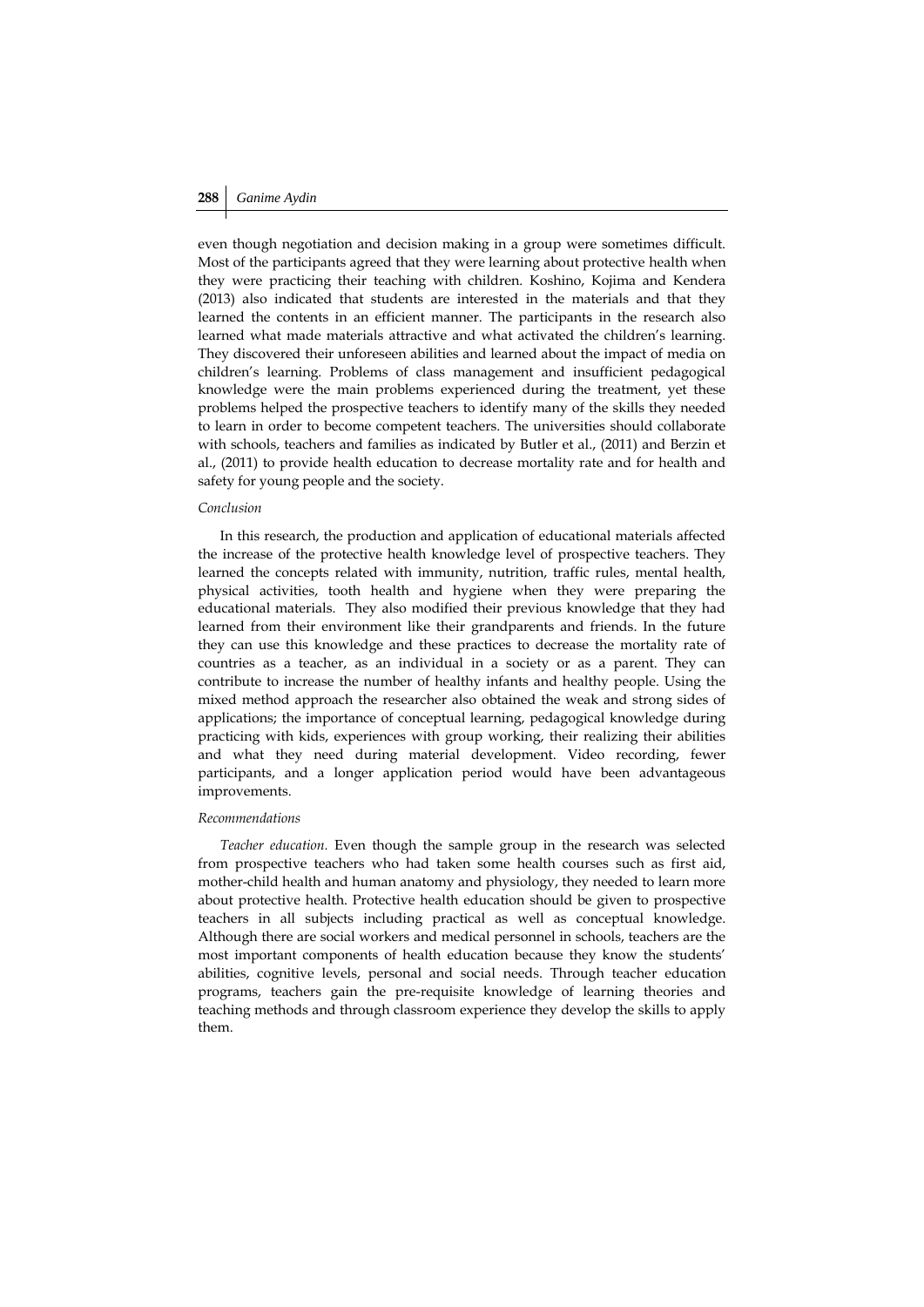*Protective health education in schools*. Schools should raise family awareness of protective health and make appropriate materials and facilities available to families in collaboration with universities, institutes, the government, civil societies. In addition publicity in the media can provide information about protective health education.

#### *Acknowledgements*

The authors would like to thank all the pre-school teacher candidates who contributed to this work, as well as the school administrators, teachers, and students who participated in the research for their support and assistance.

## **References**

- Bryn Austin, S., Cohen-Bearak, A., Wardle, K., Fung, T. T., & Cheung, L. W. Y. (2006). Facilitating change in school health: a qualitative study of schools' experiences using the School Health Index. *Journal of School Health,* 3(2), A35.
- Berzin, S. C., O'Brien, K. H. M., Frey, A., Kelly, M. S., Alvarez, M. E., & Shaffer, G. L. (2011).Meeting the social and behavioral health needs of students: Rethinking the relationship between teachers and school social workers. *Journal of School Health*, 81(8), 493-501.
- Boschi-Pinto, C., Velebit, L., & Shibuya, K. (2008). Estimating child mortality due to diarrhea in developing countries. *Bulletin of the World Health Organization*, 86(9), 710-717. Retrieved May 7, 2013 from http://www.ncbi.nlm.nih.gov/pmc/articles/ PMC2649491/pdf/07- 050054.pdf
- Braakmann, N. (2011). The causal relationship between education, health and health related behaviour: Evidence from a natural experiment in England. *Journal of Health Economics*, 30(4), 753-763.
- Bransford, J. D., Franks, J. J., Vye, N. J., & Sherwood, R. D. (1989). New approaches to instruction: Because wisdom can't be told*.* In *Similarity and analogical reasoning*  (pp. 188). Newyork, Cambridge University Press.
- Butler, J., Fryer, C. S., Reed, E. A., & Thomas, S. B. (2011). Utilizing the school health index to build collaboration between a university and an urban school district. *Journal of School Health*, *81*(12), 774-782.
- Böckerman, P., & Maczulskij, T. (2016). The Education-health Nexus: Fact and fiction. *Social Science & Medicine*, *150*, 112-116. Retrieved 2 March 2013 from <http://www.gundemcocuk.orgbelgeler/yayinlarimiz/raporlar>
- Clark, D., & Royer, H. (2013). *The effect of education on adult mortality and health: Evidence from the United Kingdom*. American Economic Review. USA, American Economic Association Press, 103; 6, 2087-2120.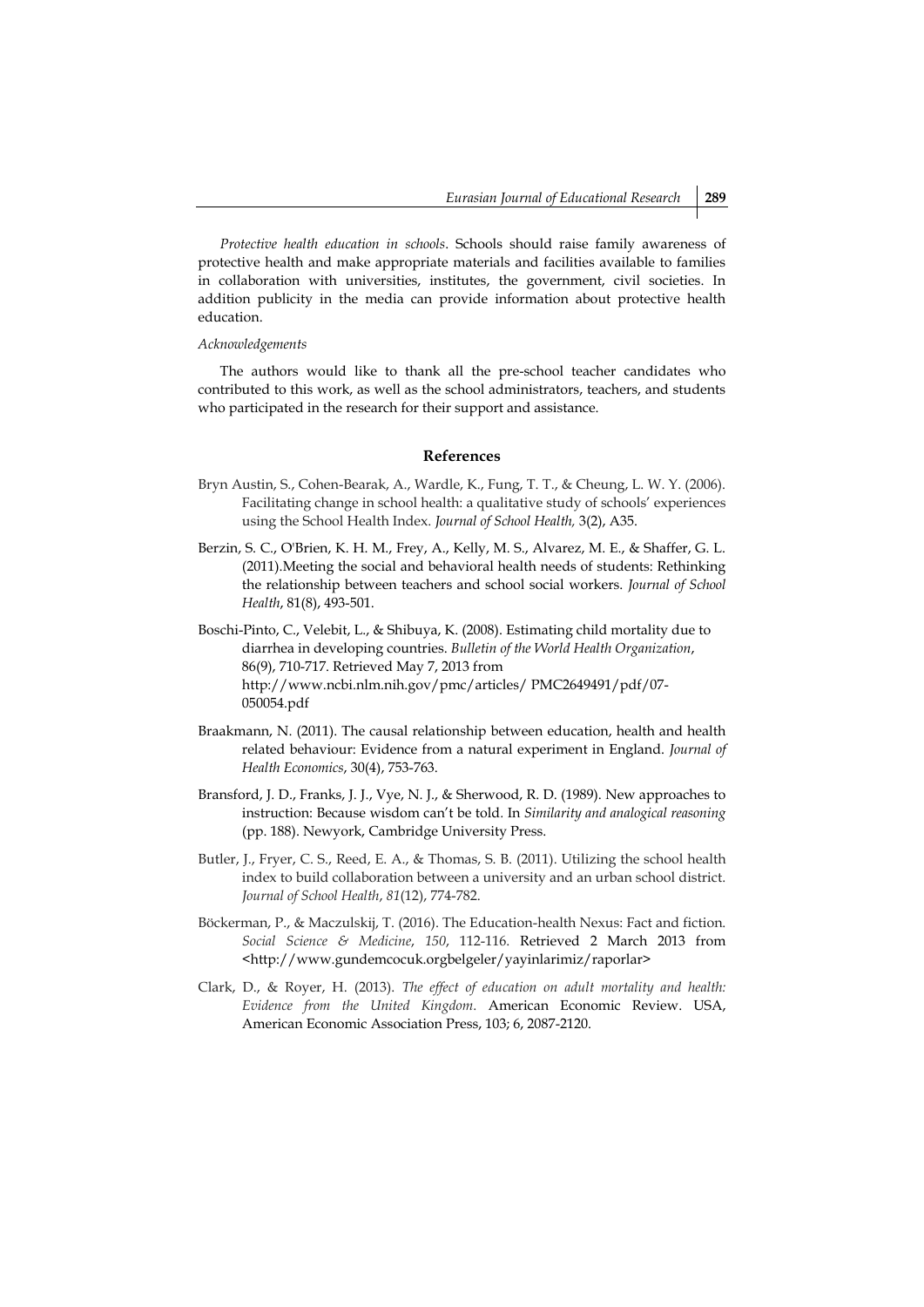- Clark, V. L. P., Huddleston-Casas, C. A., Churchill, S. L., Green, D. O. N., & Garrett, A. L. (2008). Mixed methods approaches in family science research. *Journal of Family Issues*, *29*(11), 1543-1566.
- Clark, V. L. P., Anderson, N., Wertz, J. A., Zhou, Y., Schumacher, K., & Miaskowski, C. (2014). Conceptualizing longitudinal mixed methods designs: A methodological review of health sciences research. *Educational Psychology Papers and Publications.* Retrieved August 31, 2014 from <http://digitalcommons.unl.edu/edpsychpapers/160>
- Creswell, J. W., Fetters, M. D., & Ivankova, N. V. (2004). Designing a mixed methods study in primary care. *The Annals of Family Medicine*, *2*(1), 7-12.
- Creswell, J.W. & Clark, V.L.(2007). *Designing and conducting mixed methods research*. Thousand Oaks, CA: Sage.
- Cutler, D. M., Huang, W., & Lleras-Muney, A. (2015). When does education matter? The protective effect of education for cohorts graduating in bad times. *Social Science & Medicine*, *127*, 63-73.
- Doyle, L., Brady, A. M., & Byrne, G. (2009). An overview of mixed methods research. *Journal of Research in Nursing*, 14(2), 175-185.
- Grossman, M. (2006). Education and nonmarket outcomes. *Handbook of the Economics of Education,* 1, 577-633. Retrieved January 2015 from http://core.ac.uk/download/pdf/6708284.pdf>
- Geckil, E., Savas, R., Sahin, T., Kutlu, F. T., & Yologlu, S. (2010). Evaluation of the efficiency of training programs given to second stage primary school students on hepatitis. *Journal of Hacettepe Faculty of Nursing*, 17(1), 030-030.
- Hammig, B., Ogletree, R., & Wycoff‐Horn, M. R. (2011). The relationship between professional preparation and class structure on health instruction in the secondary classroom. *Journal of School Health*, 81(9), 513-519. Retrieved April 8, 2014 from,

http://jsn.sagepub.com/content/29/1/10.full.pdf+html>.

- Hassoy, H., Mandiracioglu, A., Ergin, I., Durusoy, R., & Davas, A. (2011). School health education program of medical student, Ege University School of Medicine. *TAF Prev Med Bull*, 10(6), 649-656. Retrieved March 1, 2013 from http://www.scopemed.org/?mno=4086>.
- Heron, M., & Tejada-Vera, B. (2009). Deaths: leading causes for 2005. National vital statistics reports: from the centers for disease control and prevention, national center for health statistics. *National Vital Statistics System*, *58*(8), 1-97. Retrieved January 10, 2013 from http://www.cdc.gov/nchs/products/nvsr.htm>.
- Jackson, C. (1997). Behavioral science theory and principles for practice in health education. *Health Education Research*, 12(1), 3- 4.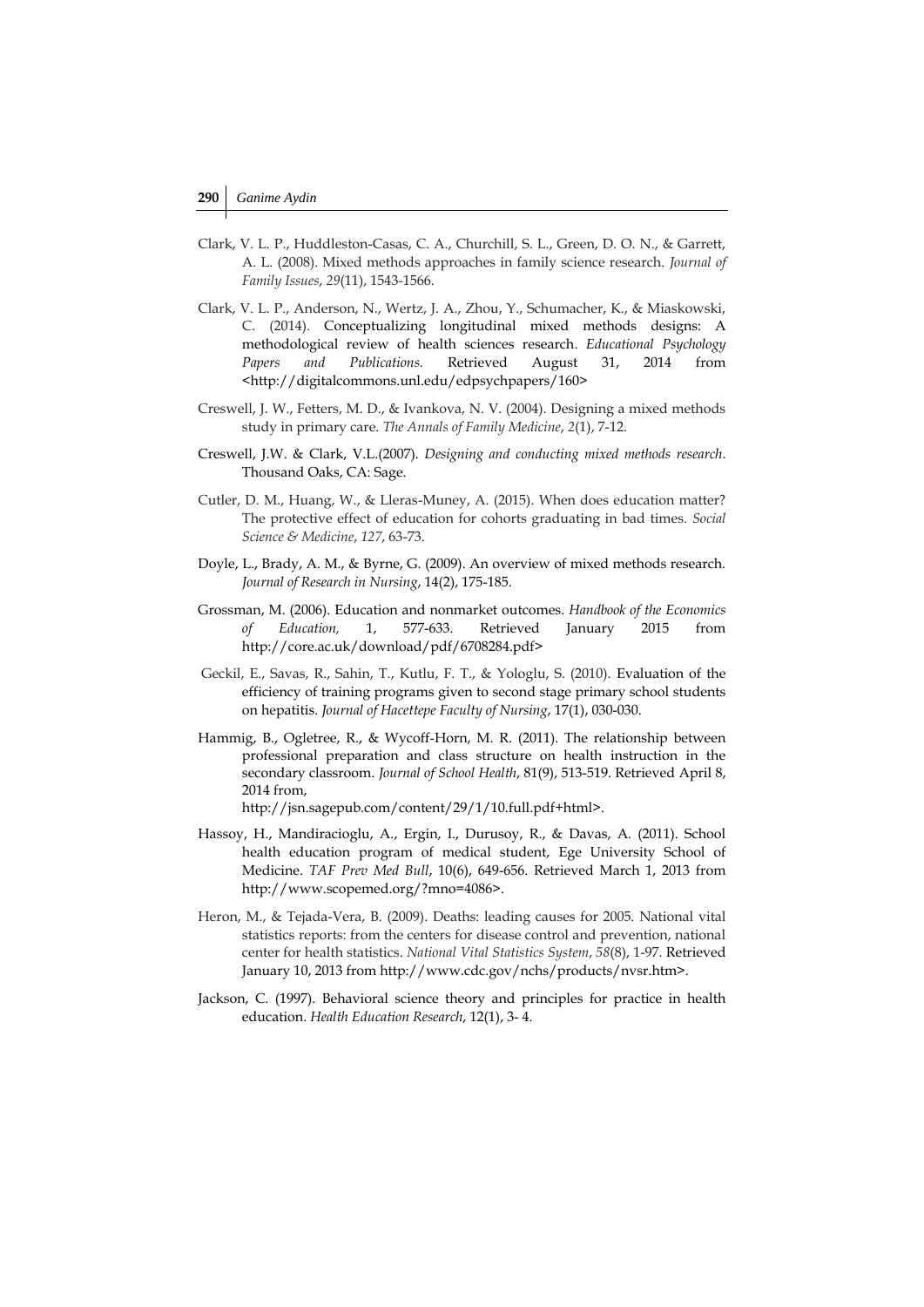- Johnston, D. W., Lordan, G., Shields, M. A., & Suziedelyte, A. (2015). Education and health knowledge: evidence from UK compulsory schooling reform. *Social Science & Medicine*, *127*, 92-100. Retrieved March 10, 2015 from www.elsevier.com/locate/socscimed.
- Kenkel, D. S., Lillard, D. R., & Mathios, A. D. (2006). *The roles of high school completion and GED receipt in smoking and obesity* (No. w11990). National Bureau of Economic Research.
- Koshino, M., Kojima, Y., & Kanedera, N. (2013). Development and evaluation of educational materials for embedded systems to increase the learning motivation. *US-China Education Review A*, *3*(5), 305-313.
- Kulhánová, I., Hoffmann, R., Judge, K., Looman, C. W., Eikemo, T. A., Bopp, M., ... & Wojtyniak, B. (2014). Assessing the potential impact of increased participation in higher education on mortality: Evidence from 21 European populations. *Social Science & Medicine,* 117, 142-149. Retrieved April 15, 2015 from www.elsevier.com/locate/socscimed.
- Lim, D., Kong, K. A., Lee, H. A., Lee, W. K., Park, S. H., Baik, S. J., ... & Jung-Choi, K. (2015). The population attributable fraction of low education for mortality in South Korea with improvement in educational attainment and no improvement in mortality inequalities. *BMC Public Health*, 15, 313. Retrieved April 5, 2015 from http://dx.doi.org/10.1186/s12889-015-1665-x.
- Li, J., & Powdthavee, N. (2015). Does more education lead to better health habits? Evidence from the school reforms in Australia. *Social Science & Medicine*, 127, 83-91.
- Lozano, R., Wang, H., Foreman, K. J., Rajaratnam, J. K., Naghavi, M., Marcus, J. R., ... & Lopez, A. D. (2011). Progress towards Millennium Development Goals 4 and 5 on maternal and child mortality: An updated systematic analysis. *The Lancet*, *378*(9797), 1139-1165. Retrieved June 5, 2014 from www.thelancet.com.
- Marx, E. E., & Wooley, S. F. E. (1998). *Health is academic: A guide to coordinated school health programs*. New York, NY: Teachers College Press.
- Marx, R. W., Blumenfeld, P. C., Krajcik, J. S., & Soloway, E. (1998). New technologies for teacher professional development. *Teaching and teacher education*, *14*(1), 33-52.
- Miller, A. (1996). Editorial: A contract on America's children. *American Journal of Public Health,* 86(4), 473-474.
- Miles, M., & Huberman, A.M. (2008). *Qualitative data analysis*. Thousand Oaks, CA: Sage.
- Report (2012). *Child's right to life in Turkey report 2012*. Retrieved March 2, 2013 from http://www.gundemcocuk.org belgeler/yayinlarimiz/raporlar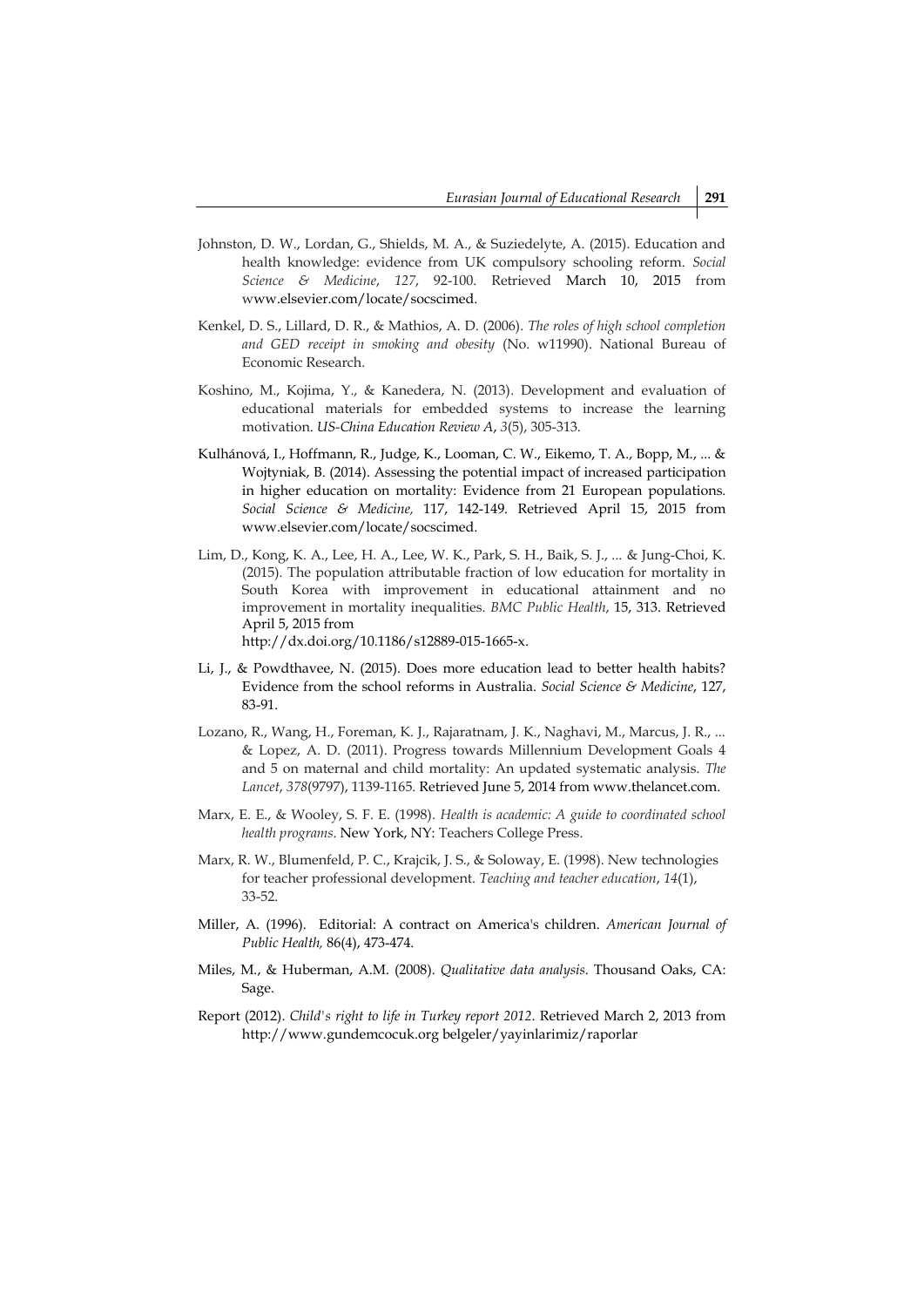- Schwebel, D. C., Pennefather, J., Marquez, B., & Marquez, J. (2014). Internet-based training to improve preschool playground safety: Evaluation of the Stamp-in-Safety Programme. *Health Education Journal*. 0017896914522030.
- Turkish Statistical Institute (TUIK), (2015). *Causes of death statistics*. Retrieved April 22, 2015 from,

http://www.tuik.gov.tr/PreTablo.do?alt\_id=1083.

- Turkish Statistical Institute (TUIK). (2014). *Causes of death statistics, 2014*. Retrieved September 3, 2013 from http://www.tuik.gov.tr/PreHaberBultenleri.do?id=15847>
- UNICEF and IRC. (2015). *Water, sanitation and hygiene education for schools: Roundtable proceedings and framework for action.* UNICEF, New York.
- UNESCO (2014). *Monitoring & Evaluating school health programmes*. Retrieved October 10, 2015 from http://www.unesco.org/new/en/education/themes/leadingthe-international-agenda/health-education/health-education-key-resources/
- Urhausen, J. & Pace, M. (2013). *Causes of death in the EU28 in 2010*. Retrieved January 2014 from, http://epp.eurostat.ec.europa.eu/cache/ITY\_PUBLIC/3-28112013- AP/EN/3- 28112013-AP-EN.PDF.
- Wicklein, R. C., & Schell, J. W. (1995). Case studies of multidisciplinary approaches to integrating mathematics, science, & technology education. *Journal of Technology Education*, 6, 680.
- World Health Organization (WHO). (2003). Skills for health: skills-based health education including life skills: an important component of a child-friendly. Retrieved November 20, 2015 from http://apps.who.int/iris/handle/10665/42818.

Yildirim, S. & Simsek, H. (2000). *The qualitative research method*. Ankara: Seckin Press.

# **Koruyucu Sağlık Eğitimi**

# **Atıf:**

Aydin, G. (2016). Protective health education. *Eurasian Journal of Educational Research*, 65, 277-294

http://dx.doi.org/10.14689/ejer.2016.65.16

## **Özet**

*Problem Durumu:* Savaşlar, açlık, trafik kazaları, bulaşıcı hastalıklar, çocuk cinayetleri, çocuk işçiliği, okul, ev kazaları, çocuk ve genci koruma yasalarının yetersizliği gibi birçok nedenden dolayı dünyadaki çocuk ölümleri ciddi bir problemdir. Ölüm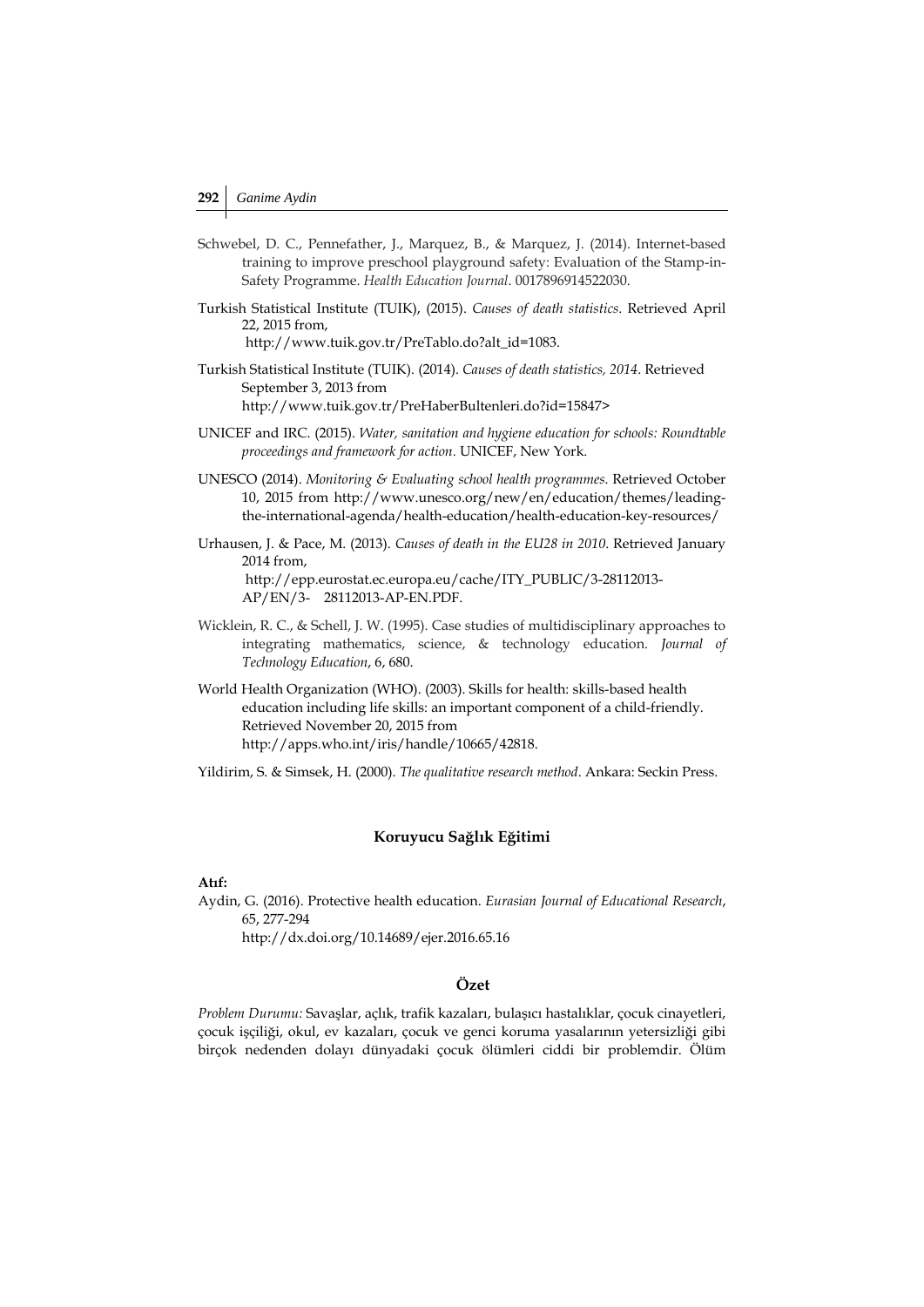oranlarının azaltılmasında alınacak önlemlerden bir tanesi koruyucu sağlık eğitimidir. Sağlık eğitiminin amacı, bilgi ve temel becerilerle donanımlı kişilerin hastalıklardan, kazalardan, yaralanmalardan ve ölümlerden korunmasını sağlamaktır. Bu bağlamda yapılan araştırmanın etkisinin sürdürülebilir olması için çalışmanın ana problemi, " Koruyucu sağlık eğitim materyallerinin üretimi ve okul öncesi öğrencilerine bu materyallerle yapılan uygulamaların okul öncesi öğretmen adaylarının koruyucu sağlık bilgi düzeylerine nasıl etkilemektedir? " Araştırmanın alt problemleri şunlardır: Hijyen, bağışıklık, beslenme, trafik kuralları, zihin sağlığı, fiziksel aktivite ve diş sağlığı konularında eğitim materyallerinin hazırlanması ve uygulanması okul öncesi öğretmen adaylarının koruyucu sağlık bilgi düzeylerine etkisi nedir? Sağlık eğitiminde yeni öğretim yöntemlerin geliştirilmesi için uygulamaların güçlü ve zayıf yönleri nelerdir?

*Araştırmanın Amacı:* Okul öncesi öğretmen adaylarının öğretim teknolojileri ve materyal geliştirme dersinde öğrendikleri teorik bilgileri kullanarak koruyucu sağlık öğretim materyalleri üretmeleri, bu materyalleri kullanarak okul öncesi öğrencilerine koruyucu sağlık eğitimi vermesi ve tüm bunların sonucunda öğretmen adaylarının koruyucu sağlık bilgi düzeylerinin artırılması araştırmanın amacıdır.

*Araştırmanın Yöntemi:* Araştırma sıralı eş zamanlı karma yöntem deseninde gerçekleştirilmiştir. Amaçlı örneklem olarak seçilen 131 okul öncesi öğretmen adayına, uzman görüşüne başvurularak araştırmacı tarafından geliştirilen koruyucu sağlık bilgi düzeyi ölçeği nicel veri elde etmek için kullanılırken, bu örneklem gruptan seçilen 22 öğretmen adayıyla yapılan yüz yüze görüşmede elde edilen veriler nitel veriler için kullanılmıştır. Nicel ve nitel verilerin birleştirilmesiyle elde edilen sonuçların yorumlanmasıyla çocuk ölümlerinin azaltılması ve sağlıklı bir toplum için bir eğitim modeli önerilmeye çalışılmıştır. Koruyucu sağlık bilgi düzeyi ölçeği 20 açık uçlu sorudan oluşmaktadır. Her doğru cevaba 1, yanlış veya boş bırakılmış soruya 0 puan verilerek değerlendirilmiştir. Ölçeğin güvenirliği ön test sonuçlarına göre KR20 = 0.64 ve son test sonuçlarına göre KR20 = 0.82 olarak bulunmuştur. Nitel veri kaynağı olarak 2 açık uçlu sorudan oluşan yapılandırılmış görüşme formu araştırmanın uygulamaları sonunda kullanılmıştır. Araştırma, öğretim teknolojileri ve materyal geliştirme dersine devam eden 2. sınıf okul öncesi öğretmen adaylarıyla 12 haftada gerçekleştirilmiştir. Öncellikle dersin içeriğine uygun teorik bilgiler ve uygulamalar araştırmacı tarafından öğretmen adaylarına verilmiş ve gruplar halindeki öğretmen adaylarına verilen koruyucu sağlık konularında materyal üretmeleri ve bunları sınıf ortamında sunmaları istenmiştir. Bilgisayar oyunları, filmler, yap bozlar, drama, kuklalar, boyama, deneyler ve hikaye okumaları gibi bir çok çeşitte materyal öğretmen adayları tarfından üretilmiştir. Sınıf ortamındaki öneriler ve eklemelerle materyal ve materyallerin okul öncesi öğrencilerine uygulama planları hazırlanmıştır. Daha sonra tüm öğrenciler yakın çevredeki bir anaokulunda 4-5 yaş grubu öğrencilerin yer aldığı 4 sınıfta 2 hafta sürede materyalleri kullanarak uygulamalarını gerçekleştirmişlerdir. Koruyucu sağlık bilgi düzeyi ölçeği son test olarak uygulandıktan sonra, gönüllülük esasında seçilen 22 öğretmen adayıyla nitel veriler için görüşmeler gerçekleştirilmiştir. Nicel verilerde SPSS istatistik 17 programı kullanılarak ön test, son test karşılaştırması t